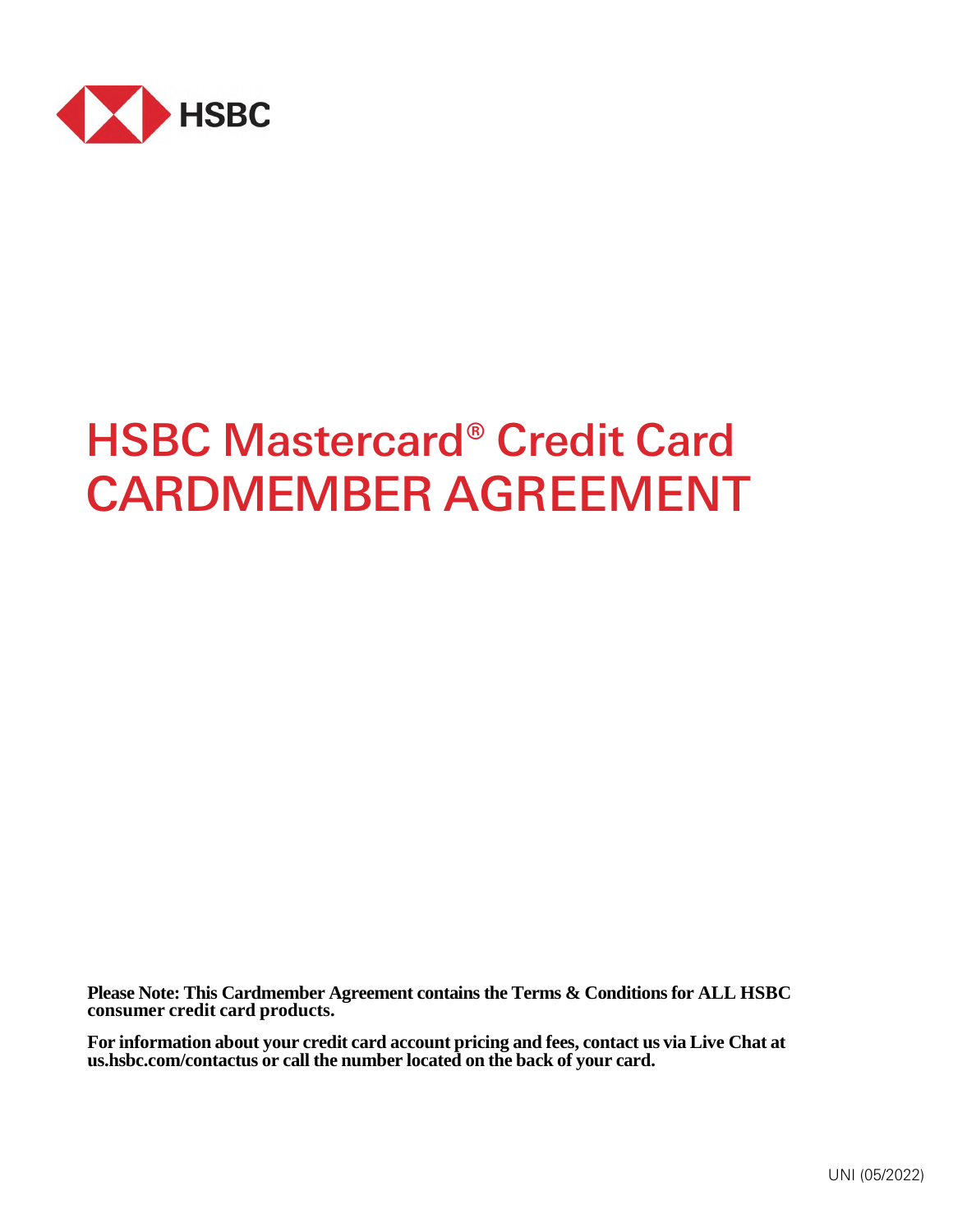# **1. INTRODUCTION**

# About your Cardmember Agreement

Your HSBC Credit Card Cardmember *Agreement* is comprised of two parts:

*Part 1* Terms and Conditions

*Part 2* Account Opening Table

# Terms used in this Agreement

*We, us,* and *our* means HSBC Bank USA, N.A.

You and your means the person who applied for this Account and for whom we opened the Account. You and your also mean anyone who agrees to pay for this Account.

*Account* means your HSBC Credit Card account.

*Agreement* means Parts 1 and 2 of this document and any supplements or amendments.

*APR or the Annual Percentage Rate* is the rate used to calculate interest on the balances on your Account.

*Balance transfer* is a charge to pay an amount you owe on another credit card or personal loan account.

*Cash advance* is a charge to get cash or cash equivalents, such as ATM withdrawals and over-the-counter checks requested at a branch.

*Charge* is any amount added to your Account, such as purchases, cash advances, balance transfers, fees and interest charges.

*DPR or Daily Percentage Rate* is the Annual Percentage Rate divided by 365 days.

*Purchase* is a charge for goods or services.

# **2. INFORMATION ABOUT USING YOUR ACCOUNT**

## Using your Credit Card

You can use your Account only for personal, family or household purposes. You may use the card to make purchases, obtain cash advances, and transfer balances. We may provide checks for your use.

You cannot use your Account to make payments on this credit card or any other loan payments to us or to our affiliates, or for any unlawful purposes.

## Promise to Pay

You promise to pay for all credit we extend, interest charges, other fees or charges, and any collection costs and/or attorneys' fees as allowed by law. If your Account is a joint Account, each of you is jointly and individually responsible for all amounts due.

# Credit Limit

You will receive a notification that includes your credit card and your credit limit information. You can also find your credit limits on your monthly billing statement or by logging into the HSBC mobile app or Internet Banking site. We may change or restrict your credit availability at any time. When this occurs, we will notify you by statement message or by sending a notice.

## Declined Transactions

We may decline transactions for any reason, including if you have insufficient available credit, if the Account is in default, or if there is suspected fraudulent or unlawful activity.

# **3. PAYMENT INFORMATION**

## Minimum Payment Due

You agree to pay at least the minimum payment when due.

Your Minimum Payment Due each billing cycle will be the higher of: 1) \$25 (or total balance if less than \$25); or 2) the sum of: any amount past due, 1% of the new<br>balance, the periodic interest charges, and late fees we h

You can pay down balances faster by paying more than the Minimum Payment Due on your Account.

## How to make payments

You can pay us by: check, money order, or electronic payment. You authorize us to collect any payment check received either electronically or by draft. All payments must be in U.S. dollars and drawn on a U.S. federal or st

Payments marked "paid in full" must be sent to the Billing Inquiries address shown on your billing statement. We may accept and process any payments marked as "paid in full" without agreeing that the Account is paid in full and without losing any of our rights.

If payments are made in accordance with the instructions on the back of your billing statement by the date and time payments are due, we will credit your payment as of the same day it is received.

# How we apply payments

Payments are applied to the balances noted on your monthly statement before being applied to new transactions.

We apply your Minimum Payment Due to balances with the highest APR first. Any payment amount in excess of your Minimum Payment Due will be applied to balances with higher APRs before balances with lower APRs.

If you do not pay your non-promotional balance in full each month, you may not be able to avoid interest charges on new purchases. Your available credit may not reflect your payments for up to 14 days.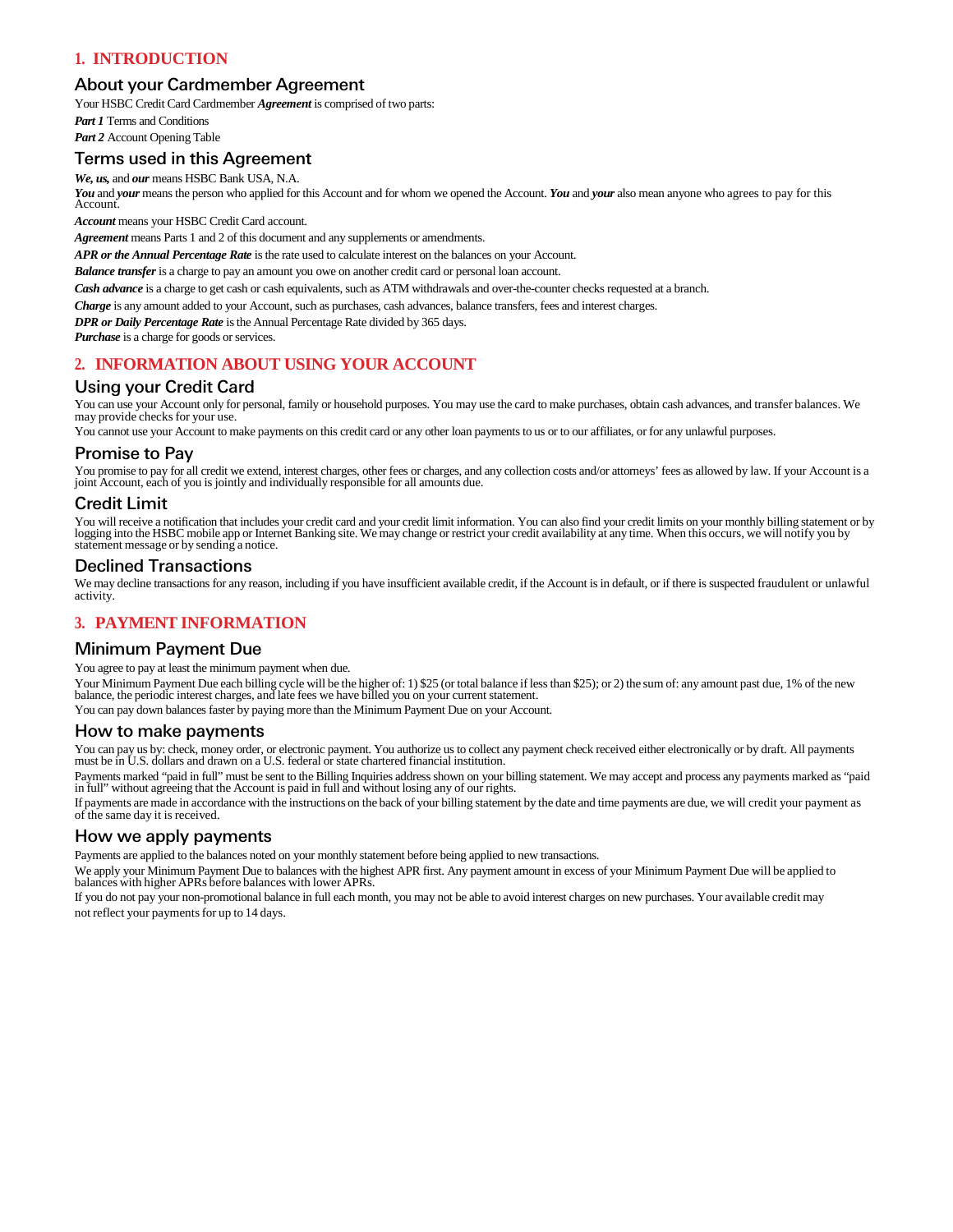# **4. INTEREST RATES**

## About your APRs

Your APRs are shown in Part 2 of this Agreement under Interest Rates and Interest Charges.

#### Variable APR

We calculate variable APRs by adding a margin to the highest U.S. Prime Rate published on the last day of the month in the *Money Rates* section of *The Wall Street*<br>Journal. The APR may increase or decrease each month if Prime Rate has changed. If the APR increases, you will pay a higher interest charge and may pay a higher minimum payment. The Prime Rate is simply a reference index and is not the lowest

rate available.

## Penalty APR

Your Penalty APR is shown in Part 2 of this Agreement under Penalty APR and When It Applies. If your payment is more than 60 days late, the Penalty APR will apply to both new and existing transactions. We review your Account every 6 months after the Penalty APR is applied. The Penalty APR will continue to apply until after<br>you have made timely payments during the 6 months being revi

## **5. INTEREST CHARGES**

## How Interest Charges are Calculated

HSBC calculates interest using the daily balance method with compounding. This means the interest compounds daily.

To determine your periodic Interest Charges, we take the Average Daily Balance for each type of transaction, then multiply this number by the applicable DPR, then multiply this number by the total number of days in the billing cycle.

HSBC will not charge interest on purchases if you pay your non-promotional balance, including fees and interest charges, in full by the due date each month. This is<br>called a grace period. If you do not take advantage of th

## How Daily Balance and Average Daily Balance is Determined

To determine your Daily Balance, we take the

beginning balance on your Account and then add in any new purchases, advances, fees and charges; add in any previous day's periodic Interest Charges; and subtract any payments and/or credits. The result is the Daily Balance.

To calculate your Average Daily Balance, we add up all of the Daily Balances for each day of the billing cycle and then divide the total by the number of days in the billing cycle. This gives us the Average Daily Balance.

# Paying Interest

We will not charge interest on new purchases if you pay your previous non-promotional balance, including fees and finance charges, by the due date each month. We will charge interest on cash advances, balance transfers and check transactions on the transaction date.

## Minimum Interest

Refer to Part 2 of this Agreement under Minimum Interest Charge.

## **6. FEES**

Refer to Part 2 of this Agreement for *Fee* information. Any fees or charges will be included as part of your purchase balance unless otherwise stated.

#### Annual Fees

If your Account has an Annual Fee, you agree to pay this fee every year your Account is open. Your monthly billing statement will provide a reminder message a month<br>prior to the annual fee being assessed. Additional Annual

We may reverse (or reimburse, if paid) the Annual Fee under the following circumstances:

1) You have not made a transaction and you close your Account within 90 days from the date the fee was assessed;

2) The total balance on your Account is the Annual Fee and you have not paid that balance within 90 days of the Payment Due Date (your Account will also be closed); or

3) Your Account is closed prior to the Payment Due Date in the month the fee is assessed. Any changes to the applicable relationship requirements may result in a prorated portion of the Annual Fee being reimbursed.

# **7. MILITARY LENDING ACT**

Federal law provides important protections to members of the Armed Forces and their dependents relating to extensions of consumer credit. In general, the cost of consumer credit to a member of the Armed Forces and his or her dependent may not exceed an annual percentage rate of 36 percent. This rate must include, as applicable to the credit transaction or account: the costs associated with credit insurance premiums; fees for ancillary products sold in connection with the credit transaction; any application fee charged (other than certain application fees for specified credit transactions or accounts); and any participation fee charged (other than<br>certain participation fees for a credit account).

# **8. OTHER IMPORTANT ACCOUNT INFORMATION**

## Authorized Users

If you request, we may issue cards to other people to allow others to use your Account. Authorized Users can purchase items, take cash advances and in general use your Account in the same ways as you can.

You are responsible to pay for any use of your Account by an Authorized User or anyone else that you permit to use your Account. We may provide information about this Account to credit reporting agencies for both the Account owner and any Authorized Users. If you wish to revoke an Authorized User's access to your Account, please call us. We may close your Account and open a new Account with a different account number. *Authorized Users are not permitted on HSBC Cash Rewards Mastercard® credit card Student Accounts.* 

## Charges made in a foreign currency

Transactions made in a foreign currency will be converted by Mastercard® Currency Converter into a U.S. dollar amount in accordance with its operating regulations or conversion procedures in effect at the time the transaction is processed. The currency conversion rate in effect on the processing date may differ from the rate in effect on the transaction or posting date. Mastercard® may change the procedures, from time to time, at its own discretion.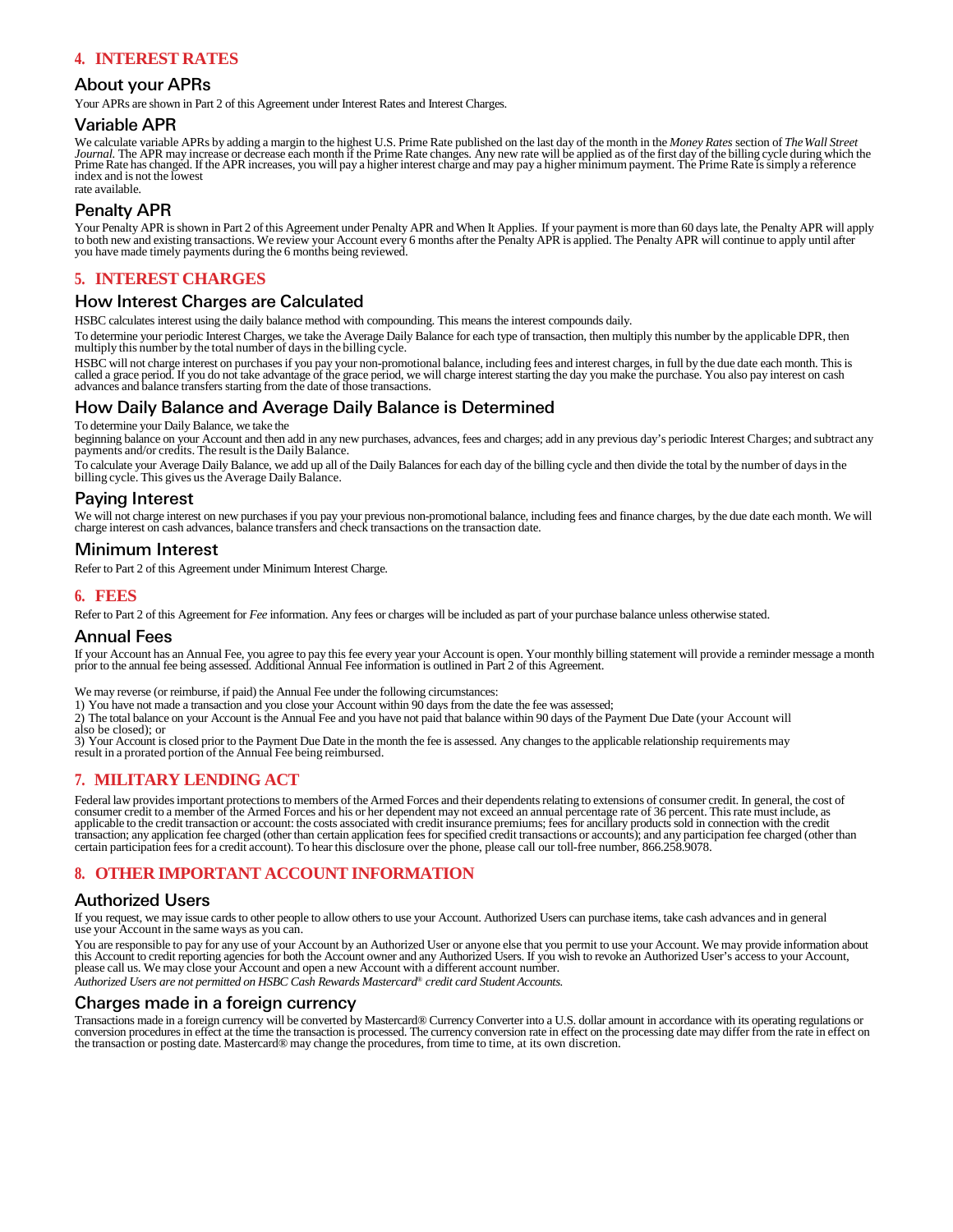# Updating your Account Information

Notify us if you change any of your contact

information (such as address, name, email and/or phone number) by calling the phone number on your billing statement or on the back of your credit card. We may update your billing address if we receive information from USPS that it has changed or is incorrect.

# Voice Call/Text Messaging Communications

By providing your phone number(s), you give our affiliates, our service providers and us permission to contact you by voice call or by text message (SMS), either using an<br>autodialing system and/or using prerecorded voice. of receiving autodialed or prerecorded calls or texts by calling us at the phone number

on your billing statement or on the back of your credit card. Should you provide a phone number for which you are not the subscriber, you understand and agree that you will indemnify us for any and all costs and expenses incurred as a result of us trying to contact you at the number provided. Costs and expenses include reasonable attorney's fees. We may monitor and record calls for training and quality assurance purposes.

## Account Closure

You may request to close your Account at any time by calling the number on the back of your Card or mailing your request to the "Billing Inquiries" address noted on your billing statement.

At any time, for any reason, HSBC may take any of these actions subject to applicable law:

- close your Account;
- suspend your access to new credit;
- reduce your credit limit; and/or
- not renew your Card.

Once your Account is closed by you or HSBC, please destroy all card(s) and any unused checks. You will no longer be able to make transactions. You will still be responsible for all amounts owed according to the terms of this Agreement.

If you are enrolled in a Rewards Program, you will forfeit all your Rewards Program Points earned as of the date the Account is closed.

# Account Default

Your Account will be in default if:

- 1. You do not pay at least the Minimum Payment amount when due;
- 2. You exceed your credit limit;
- 3. You fail to comply with this Agreement or other agreements with us or our affiliates;
- 4. Any payment you make is rejected, not paid or cannot be processed;
- 5. You provide us false, misleading, or fraudulent information;
- 6. You are unwilling or unable to pay your debt with us;
- 7. You file or become the subject of bankruptcy or insolvency proceedings;
- 8. We become aware that you are using your card for illegal or fraudulent purposes; or
- 9. You die or become incompetent or incapacitated.

HSBC may close your Account due to a default. You are responsible for any costs, including, without limitation, attorney fees and court costs, associated with our efforts to enforce our rights under this Agreement.

# Credit Reporting and Sharing Data with Third-Parties

We may obtain and review your credit history from credit reporting agencies and others. We may obtain employment and income data from third parties to assist us in<br>the ongoing administration of your Account. We may also pr

## Changing this Agreement

We may change this Agreement as allowed by applicable law. This may include changing, adding, or removing terms. We may do this in re- sponse to legal, business, competitive environment or other reasons not listed here.

Changes to some terms may require at least 45 days' advance notice, and we will tell you in the notice if you have the right to reject a change. We cannot change certain terms during the first year of your Account.

# Lost or Stolen Card, Account Number or Checks

If your card, Account number or checks are lost or stolen, or if your Account is used without your permission, contact us immediately by calling the number on your billing statement or on the back of your card.

# Recurring Bill Payments

If you authorize a merchant to charge your Account on a recurring basis, you must notify the merchant when you want to discontinue the recurring payments,<br>when you close your Account, when there is a change of Account numb providing notification of these changes, and reinstating any recurring authorized transactions.

# Account Assignment

We may sell, assign or transfer all or any part of your Agreement and Account without prior notice to you.

## **Waivers**

If we delay or take no action allowed under this Agreement, for any reason, we will not lose or limit any of our rights under this Agreement on any other occasion.

## **Severability**

If a term is found to be invalid under any applicable law, rule or regulation, then all other terms of this Agreement will remain valid.

# Applicable Laws

This Agreement is governed by Virginia law (without regard to its conflict of laws principles) and federal law. We make our credit decisions and extend credit to you under this Agreement from Virginia.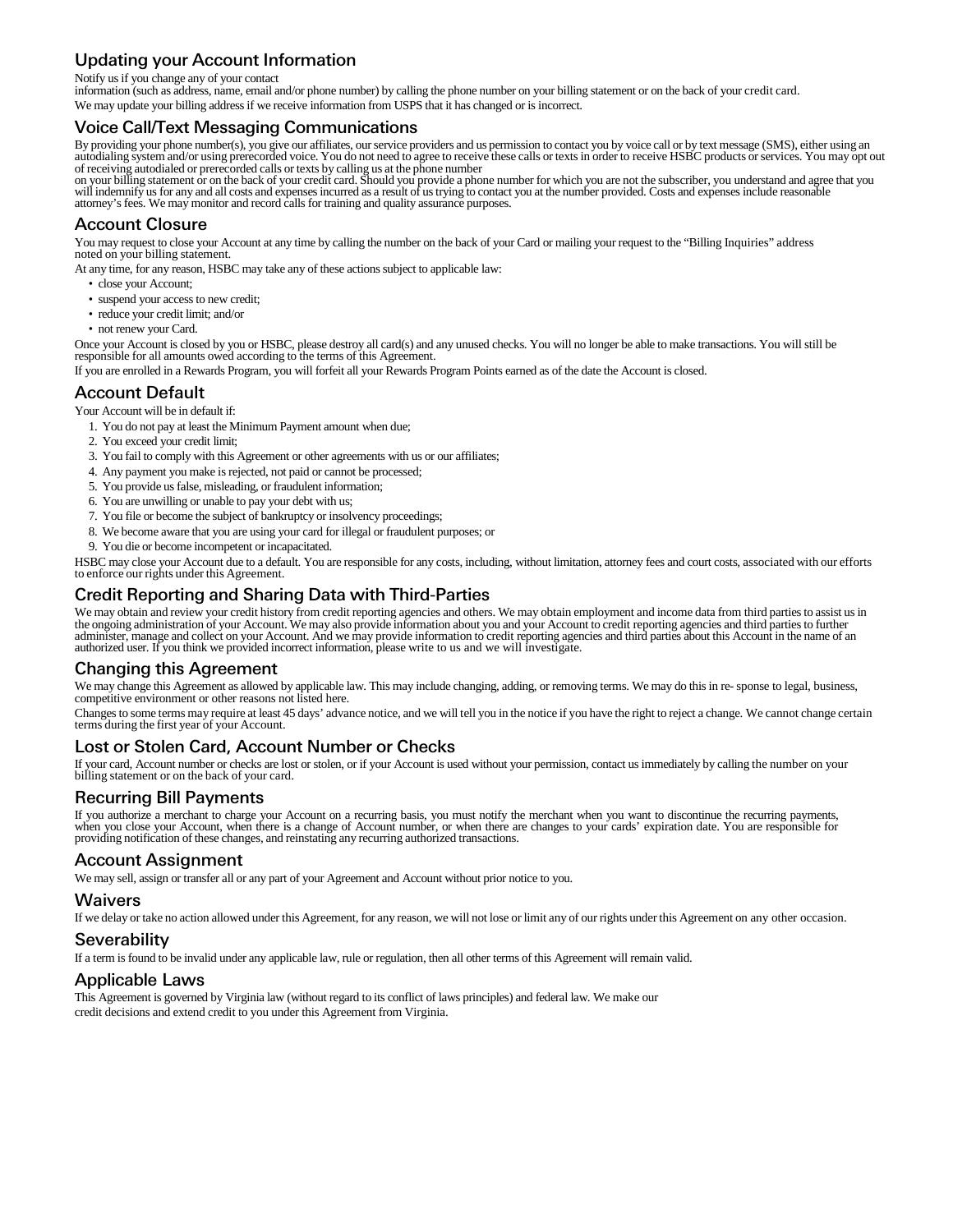## **9. ARBITRATION**

PLEASE READ THIS ARBITRATION PROVISION CAREFULLY. IF YOU DO NOT WANT DISPUTES TO BE RESOLVED THROUGH ARBITRATION, YOU MUST FOLLOW THE INSTRUCTIONS FOR REJECTING ARBITRATION NOTED BELOW

IF ARBITRATION IS CHOSEN BY ANY PARTY, NEITHER YOU NOR WE WILL HAVE THE RIGHT TO HAVE A CLAIM HEARD IN COURT OR HAVE A<br>JURY TRIAL ON THE CLAIM. IN ADDITION, YOU AND WE WILL NOT HAVE THE RIGHT TO PARTICIPATE IN A CLASS ACTI COURT, AND DISCOVERY IS MORE LIMITED. THE ARBITRATOR'S DECISIONS ARE AS ENFORCEABLE AS ANY COURT ORDER AND ARE<br>SUBJECT TO VERY LIMITED REVIEW BY A COURT. EXCEPT AS SET FORTH BELOW, THE ARBITRATOR'S DECISION WILL BE FINAL A BINDING. OTHER RIGHTS YOU OR WE WOULD HAVE IN COURT MAY ALSO NOT BE AVAILABLE IN ARBITRATION.

IF YOU ARE COVERED BY THE PROTECTIONS OF THE MILITARY LENDING ACT, THIS ARBITRATION PROVISION DOES NOT APPLY TO YOU. **DEFINITIONS** 

In this Arbitration provision, "we", "us" and "our" includes any corporate parents, successors, affiliates, assigns or related persons or entities. This Arbitration provision may also be enforced by any party named as a co-defendant with us in a Claim asserted by you. "Claim" means any past, current or future claim, dispute or controversy, whether known or unknown, arising from or relating to your Account, your application for an account, this Agreement or the relationship between you and us. If you have signed an Overdraft Protection Loan Agreement linking one or more checking accounts to your Account to provide overdraft protection, "Claim" also includes any past, current or future claim, dispute or controversy, whether known or unknown, arising from or relating to the Overdraft Protection Loan Agreement and related linked checking account transactions. "Claims" include any Claims related to advertising, debt collection or credit reporting and any Claim by or against any

of our agents or any third parties. "Claims" include but are not limited to initial claims, cross-claims, counterclaims and third-party claims. "Claims" include but are not limited to Claims based in tort, contract, fraud, common law, equity, statutes and regulations of any kind.

#### LAIMS SUBJECT TO ARBITRATION

Either you or we may require that any Claim be submitted to arbitration, except that: (1) only a court may decide any dispute about the validity, enforceability or scope of this Arbitration provision; however, any dispute or controversy that concerns the validity or enforceability of<br>the Agreement as a whole is for the arbitrator to decide; and (2) Claim that you or we file in a smal

arbitration as long as the Claim is an individual Claim pending in that court.

You or we may demand to arbitrate any Claim at any time unless it has been filed in court and trial has begun or final judgment has been entered. Either you or we may delay enforcing or not exercise rights under this Arbit rights.

LIMITATIONS ON ARBITRATION CLAIMS MAY ONLY BE ARBITRATED ON AN INDIVIDUAL BASIS. CLAIMS MAY NOT BE ARBITRATED ON A CLASS ACTION BASIS, ON A PRIVATE ATTORNEY GENERAL BASIS, ON A REPRESENTATIVE BASIS OR ON BEHALF OF THE GENERAL PUBLIC.

THE ARBITRATOR'S AUTHORITY IS LIMITED TO CLAIMS BY OR AGAINST YOU AND US ALONE. CLAIMS MAY NOT BE JOINED OR CONSOLIDATED UNLESS YOU AND WE AGREE IN WRITING. THE ARBITRATOR MAY NOT AWARD INJUNCTIVE OR OTHER RELIEF THAT IS FOR THE BENEFIT OF THE GENERAL PUBLIC.

(SEE THE 'CONTINUATION' SECTION BELOW FOR SPECIAL PROCEDURES THAT APPLY TO A CLAIM SEEKING PUBLIC INJUNCTIVE RELIEF).

#### HOW TO START AN ARBITRATION?

To start an arbitration, contact the American Arbitration Association ("AAA") (1.800.778.7879), (adr.org). AAA will administer the arbitration unless you and we agree in writing to use a different arbitration administrator or a different administrator is appointed by a court.

#### ARBITRATION PROCEDURES

This Arbitration provision is governed by the Federal Arbitration Act, 9 U.S.C. §§ 116 (the "FAA"). Virginia law shall apply to the extent state law is relevant<br>under the FAA. The administrator's rules that are in effect w arbitrator will apply applicable substantive law, consistent with the FAA, statutes of limitations and privileges.<br>The arbitrator will not apply any federal or state rules of civil procedure or evidence. Subject to the Lim

may award any relief available in court on an individual claim consistent with the constitutional standards applicable in judicial proceedings. The arbitration will be confidential, but you may notify any government authority of your claim. If your claim is for

\$10,000 or less, you may choose whether the arbitration will be conducted solely based on documents, through a telephonic hearing or by an in-person hearing. At any party's request, the arbitrator will offer a brief written explanation of the award. The arbitrator's award will be final and binding, except for any right of appeal provided by the FAA; however, any party will have 30 days to appeal the award by notifying the arbitration administrator and all parties in writing. The<br>administrator will appoint a threearbitrator panel to decide anew, by claims in any dispute involving anyone who is not a party to the arbitration, nor will an arbitration award in prior disputes involving other parties have preclusive effect in an arbitration between the parties to the Arbitration provision. An arbitration award and any judgment confirming it cannot be used in any case or arbitration except to enforce the award. Arbitration hearings will take place by telephone

or in the federal judicial district where you live.

#### ARBITRATION FEES AND COSTS

You will be responsible for paying your share of any arbitration fees (including filing, administrative, arbitrator hearing or other fees), but only up to the amount of the filing fees you would have incurred if you had br

#### INSTRUCTIONS FOR REJECTING ARBITRATION

You may reject this Arbitration provision. To do so, you must send a written notice to us stating that you reject arbitration. Your rejection notice must be signed by you and include your name, address and Account number. Your letter notifying us that you reject this Arbitration provision must be postmarked within 60 days of the<br>Account Opening Date. If you do not know your Account Opening You must mail your rejection notice to:

HSBC Bank USA, N.A.

P.O. Box 9, Buffalo, NY 14240.

This is the only way that you can reject this Arbitration provision. If you reject this Arbitration provision, all other parts of the Agreement will continue to apply. Rejecting this Arbitration provision has no effect on any other agreements.

#### **CONTINUATION**

This Arbitration provision will survive termination of your Account, voluntary payment of your Account balance, any legal proceeding to collect a debt, any bankruptcy and any sale of your Account. If any portion of this Arbitration provision is deemed invalid or unenforceable, the remaining portions of this Arbitration provision will still apply, except that:

(a) If a court determines that the "Limitations on Arbitration" section above is unenforceable with respect to a Claim that does not seek public injunctive relief and all appeals from that ruling have been exhausted, then this Arbitration provision (other than this sentence) will be null and void in its entirety; and